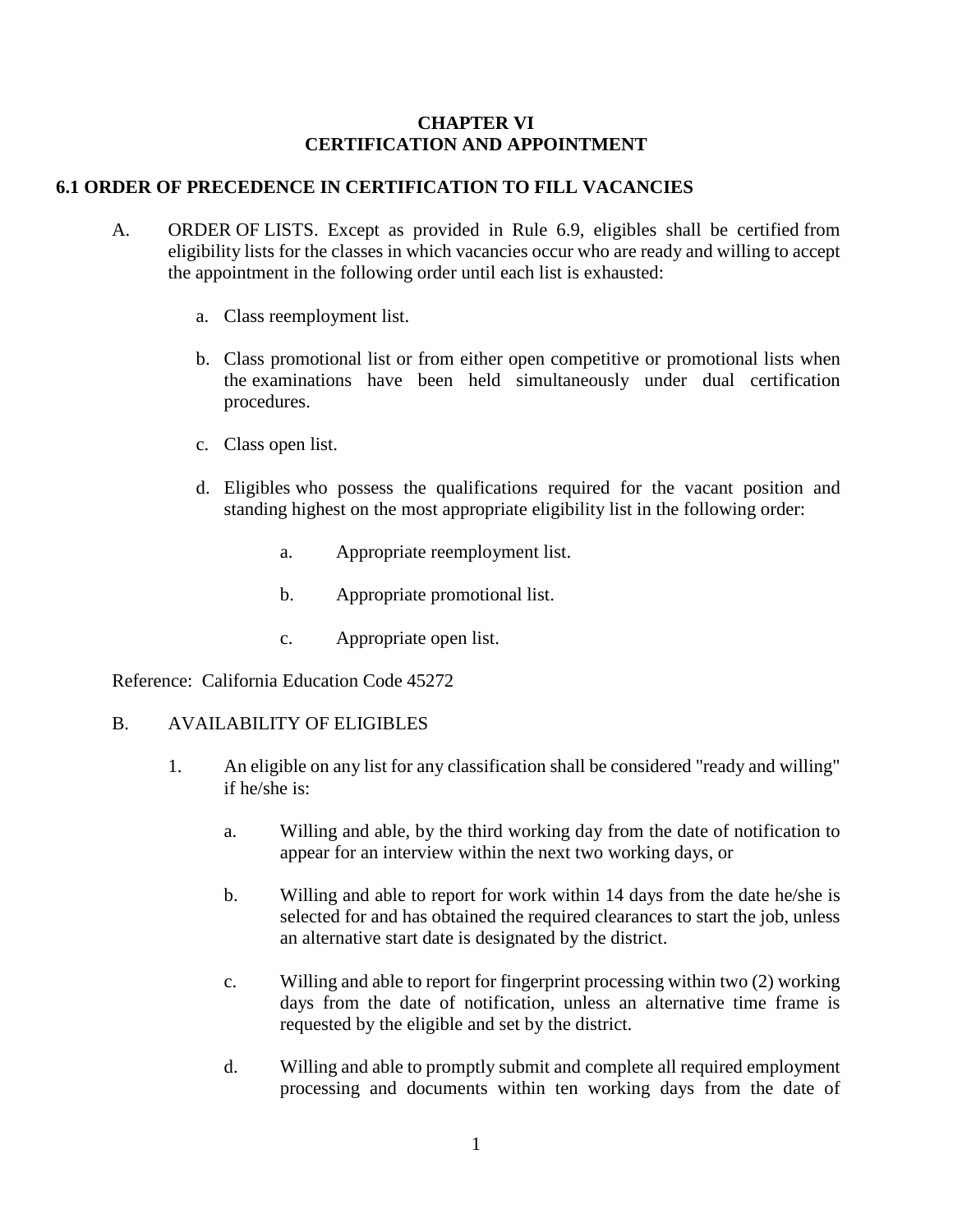notification, unless an alternative time frame is requested by the eligible and set by the district.

- 2. Setting a start date:
	- a. A selected eligible new to the district, who otherwise meets the requirements of this rule, and who has met all of the documentation/physical requirements/other requirements, shall be given a probationary assignment start date within his/her assigned calendar effective the first available date following election by the Board of Education, or as otherwise authorized or required by the district.
	- b. A selected promotional eligible, who otherwise meets the requirements of this rule, shall be given a promotional assignment start date not later than the first working day that is two weeks from the date the offer is made and accepted, or two weeks from the date all documentation/ physical requirements/other requirements are completely met, whichever is the latter, or as otherwise authorized or required by the district.
	- c. A selected transfer eligible, who otherwise meets the requirements of this rule, shall be given a transfer assignment start date not later than the first working day that is two weeks from the date the offer is made and accepted, or two weeks from the date all documentation/ physical requirements/other requirements are met, whichever is the latter, or as otherwise authorized or required by the district.
	- d. A selected eligible from any other list, who otherwise meets the requirements of this rule, shall be given a start date not later than the first working day that is two weeks from the date the offer is made and accepted, or two weeks from the date all documentation/physical requirements/other requirements are met, whichever is the latter, or as otherwise authorized or required by the district.

#### C. ELIGIBLES

1. Number of eligible candidates to be certified.

The Personnel Commission staff shall certify the names of the first three ranks of eligibles on an eligibility list as well as all applicants for transfer or change of location who have been determined to be available.

2. Number of eligible candidates to be interviewed.

When there are three (3) or fewer than three (3) District promotional candidates within the first three (3) ranks on an eligibility list, each District promotional candidate will be interviewed. When there are more than three (3) District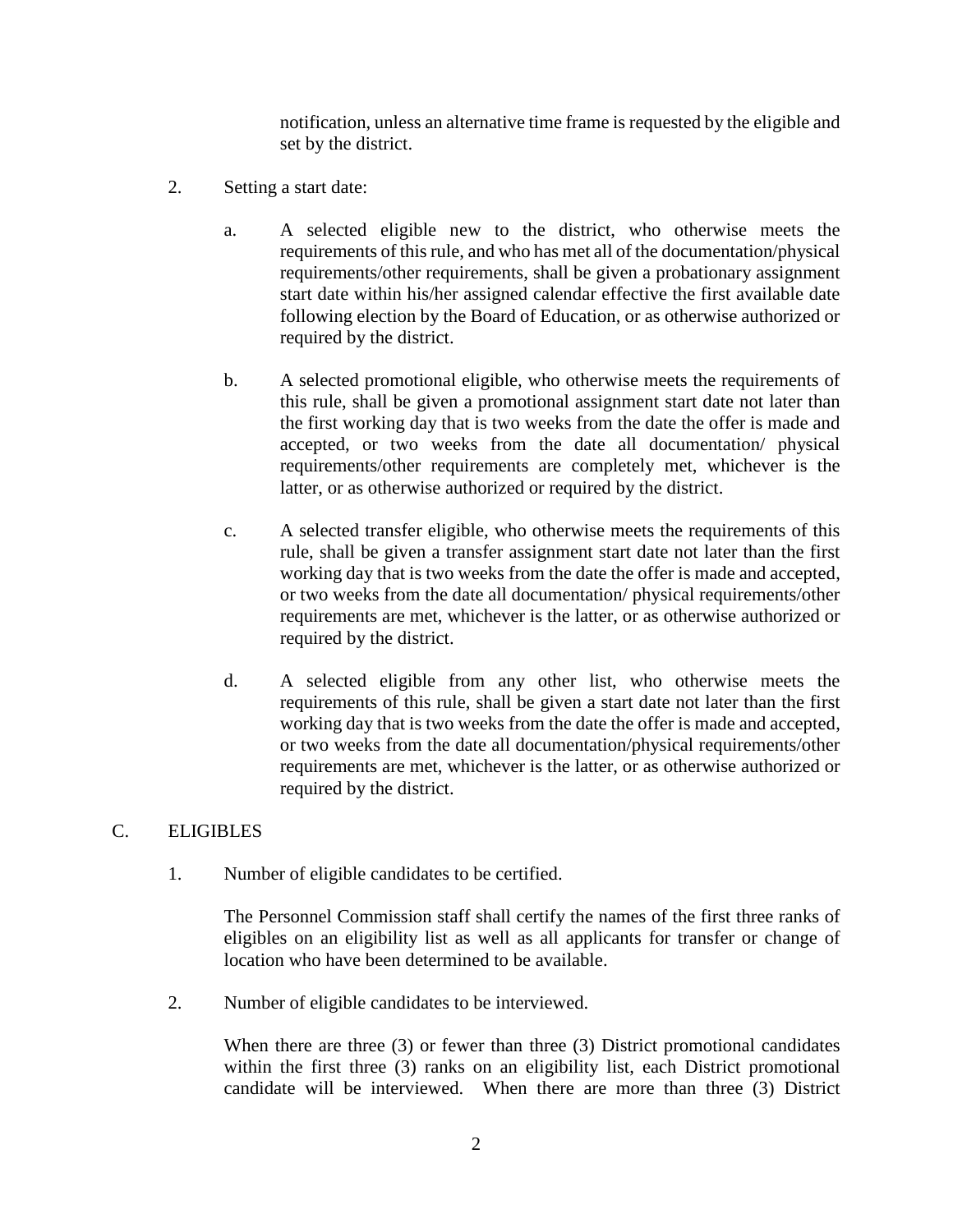promotional candidates within the first three (3) ranks on an eligibility list, the person responsible for filling the position will select at least three (3) District promotional candidates to be interviewed.

For Transfers, when there are fewer than three (3) transfer requests on the eligibility list, each employee requesting a transfer will be interviewed for the available position. When there are more than three (3) transfer requests on the eligibility list, the person responsible for filling the position will select at least three (3) employees requesting a transfer to be interviewed.

- 3. When a manager is interviewing concurrently to fill more than one vacant position in the same classification, a single interview of a candidate shall fulfill the requirements of interviewing for all such positions.
- 4. A manager shall not be required to interview a candidate again if that manager has interviewed that candidate for another vacant position in the same classification within the previous one hundred twenty (120) calendar days.
- D. DESIGNATION OF ADMINISTRATIVE, EXECUTIVE, PROFESSIONAL, OR TECHNICAL CLASSES. Classes will be designated by the Commission as administrative, executive, professional, or technical based on one or more of the following criteria:
	- 1. Classes requiring specialized skills customarily acquired by means of a combination of specialized formal training and experience.
	- 2. Classes requiring the application of principles or theories customarily acquired by means of a specialized course of study in an institution of higher education.
	- 3. Classes whose work is predominately intellectual in nature and the required knowledges are customarily acquired by means of a minimum of bachelor's degree.
	- 4. Classes whose primary duties and responsibilities consist of the administration or management of major organizational units.

Recognizing that other state and federal laws require definitions of these categories within contexts other than certification and duty statement development, the Personnel Commission intends that the designation of individual classes as administrative, executive, professional or technical classes is for clarification and descriptive purposes only and does not necessarily establish any precedent in defining these kinds of classes.

## **6.2 WITHHOLDING NAMES FROM ELIGIBILITY LISTS AND FROM CERTIFICATION (REFUSAL OF APPOINTMENT)**

A. WAIVER OF OFFER OF APPOINTMENT. A person on a reemployment or eligibility list may decline two offers of permanent appointments without affecting his status on the list. A third refusal results in removing the eligible's name on the eligibility list.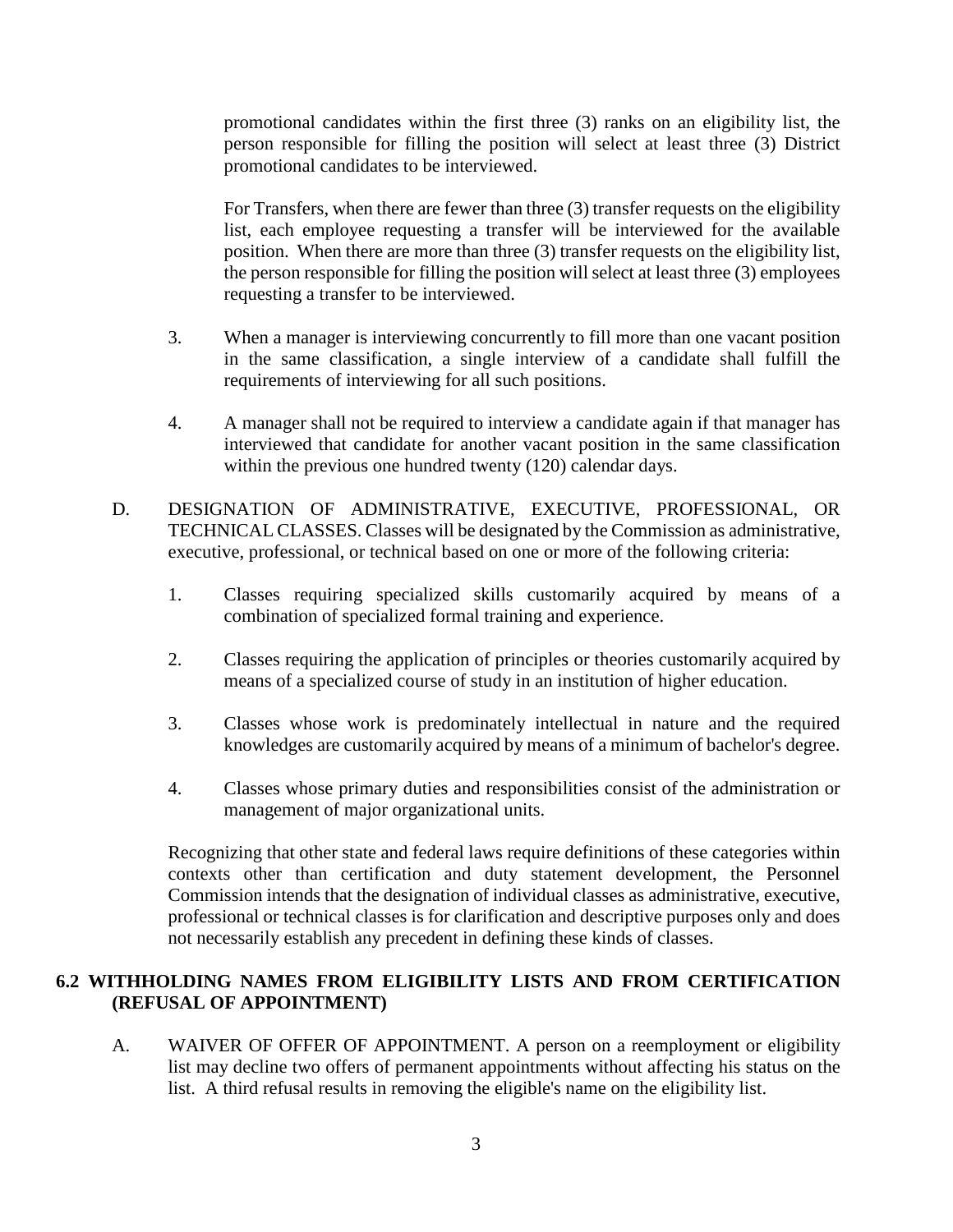Failure to respond within three days to a communication involving a possible permanent appointment may result in withholding certification of an eligible. Failure to appear for a scheduled interview shall be considered an individual waiver.

An offer of limited term employment will not affect adversely the right of any person on a reemployment or eligibility list to certification to a permanent position.

Any position which may continue for more than six months is deemed to be a permanent position under this rule.

B. VOLUNTARY WITHDRAWAL OF NAME FROM ACTIVE LIST. An eligible may at any time have his name temporarily withdrawn from the eligibility list and placed upon an inactive list upon giving in writing reasons satisfactory to the Commission, and his name may be restored to the eligibility list at the discretion of the Commission upon written application of the eligible during the period of his eligibility.

## **6.3 RETURN OF EMPLOYEE TO ANOTHER CLASS**

Upon recommendation of a division or department level administrator, and with the approval of the Commission, a regular employee who formerly had permanent status in a classification that is higher than that to which currently assigned may be reinstated to an existing vacant position of his/her former higher class by the governing board within 39 months after his/her last day of paid service in that class, without competitive examination, unless the previous status in the classification was lost through separation from service or demotion as a result of misconduct or inefficiency. No such appointment shall be made if a reemployment list exists for the class in which the vacancy exists.

Voluntary request for reduction in class in line of promotion, especially if the employee has not had prior regular service in a specific lower classification, must be supported by a written statement giving the reasons for the request.

#### **6.4 DUAL CERTIFICATION PROCEDURE**

When dual certification has been authorized by the commission as provided in Education Code Section 45284, eligibles on the open competitive list whose final scores in the examination, without preferential credits, exceeds the comparable total final score of the highest available eligible on the promotional list, shall be certified for appointment before the promotional eligibility list is exhausted. Certification from the eligibility list shall be from the first three ranks who are willing and ready to accept the position.

Reference: California Education Code 45284

## **6.5 SPECIAL CERTIFICATION NEEDS**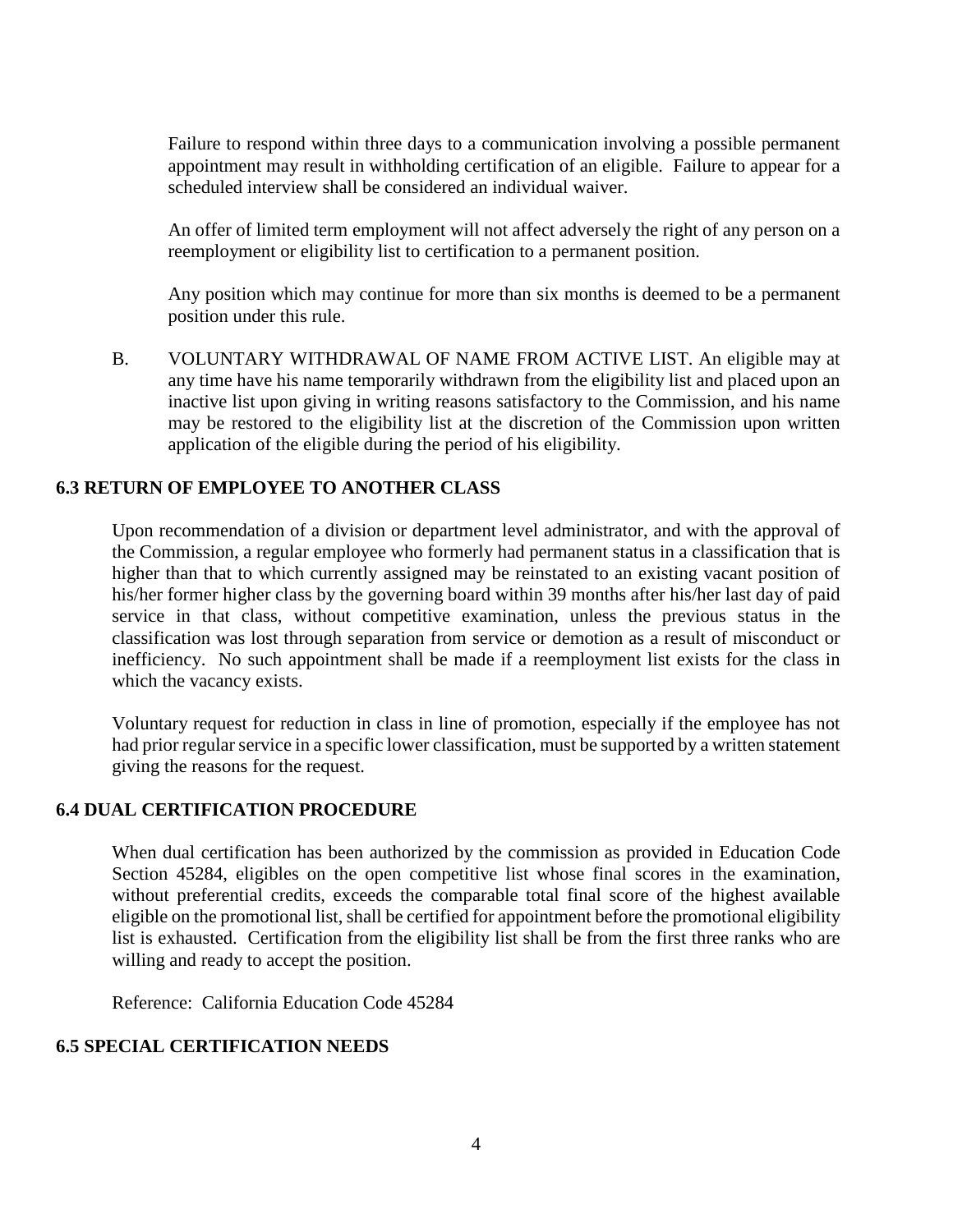The appointing authority shall notify the Executive Officer of any special certification needs such as when another language or driver's license is needed. Upon approval, staff shall certify the three ranks of eligibles with the highest standing on the eligibility list and all candidates for transfer or change of location, who possess such qualifications and who have been determined to be available in accordance with Rule 6.1.B, and where bilingual skill is the requirement, have satisfactorily demonstrated the required language proficiency.

Reference: California Education Code 45277 and 45277.5

## **6.6 NOTIFICATION OF CHANGE OF ADDRESS**

Every person who has been placed upon any eligibility list, or who has been placed upon any reemployment list, shall promptly and in writing file with the Commission his correct mailing address and place of residence, and this shall be the place to which the Commission or staff shall direct all notices.

Failure or neglect on the part of any such person to file such information with regard to this address or with regard to any change thereof, may, at the discretion of the Commission, operate as a waiver of his order of certification and/or appointment from any such list, or lists.

# **6.7 EMPLOYMENT BY ACTION OF BOARD OF EDUCATION**

- A. APPOINTMENT BY BOARD. Employment of personnel shall be from eligibility lists by action of the Board of Education.
- B. REPORT OF APPOINTMENT FROM CERTIFICATION. Whenever an eligible is elected, it shall be the duty of the Board of Education, through its proper agent, to make immediate report in writing to the Executive Officer of said appointment or election.

## **6.8 EMPLOYMENT OF RETIRED CLASSIFIED EMPLOYEE**

- A. LIMITATION ON EMPLOYMENT. No person may be employed in school employment while he or she is receiving a retirement allowance under any retirement system by reason of prior school employment, except as permitted by Education Code 45134 or appropriate sections of the Government Code. Before employment actions are taken, both the prospective employee and the employer's staff representative should review carefully the retirement status of the prospective employee and applicable Government Code sections which describe lawful post PERS retirement in order to avoid the monetary penalties prescribed for unlawful post PERS retirement employment which may be applicable to each of the parties.
- B. CLASSIFICATION. Employment under the provisions of this section may be in any classification for which the retired employee meets the qualifications established for the classification and shall be in accordance with the provisions of Education Code Section 45272.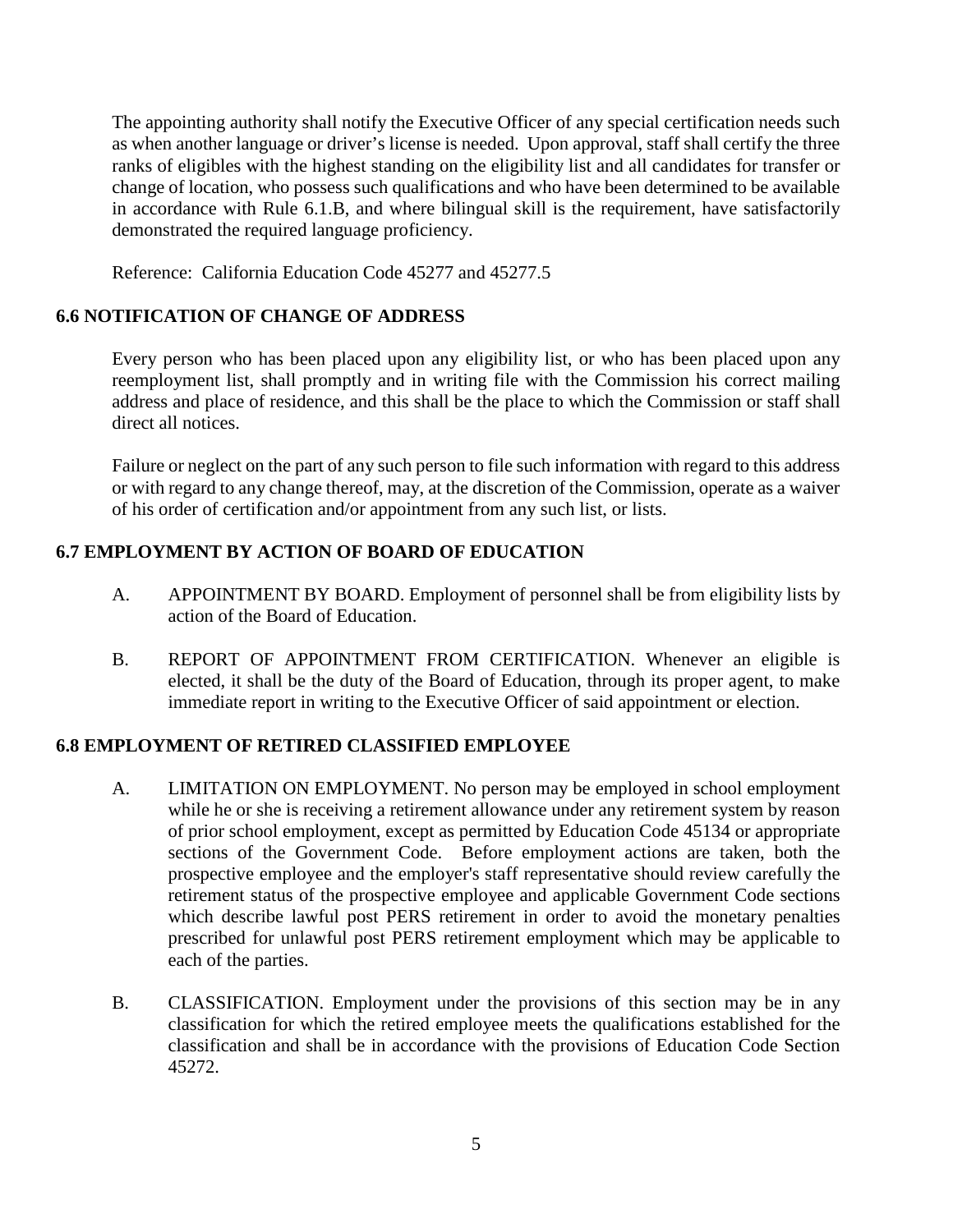C. COMPENSATION. A retired classified employee of the district employed under this section in a classification in which he worked as a district employee or in a lower related classification shall not exceed the maximum for the classification to which appointment is made.

A retired member of the Public Employees Retirement System who was not a district employee at the time of retirement shall be paid the same as a newly hired eligible employee.

No additional rights or benefits shall be extended with respect to such employment other than compensation as provided above.

- D. NOTIFICATION TO EXECUTIVE OFFICER. When such employment of retired classified employees is required, the appointing authority shall notify the Executive Officer in writing naming the retired employee, date of appointment, nature of duties to be performed, and a statement indicating the reasons(s) for said appointment.
- E. PROCESSING FOR EMPLOYMENT. Persons employed for temporary work under this section shall be processed in the same manner as other limited-term employees.

## **6.9 PROVISIONAL APPOINTMENTS**

- A. EMPLOYMENT OF PROVISIONAL EMPLOYEES. Persons who receive provisional appointments must meet the qualification requirements established for the classification in which employed and shall be processed in the same manner as other regular employees.
- B. TERMINATING PROVISIONAL APPOINTMENTS. The service of provisional appointees shall be terminated within fifteen calendar days after the date on which an eligibility list has been established for such position, provided this fifteen-day period does not extend beyond their 90-working-day provisional assignment.

## **6.10 EMERGENCY APPOINTMENTS**

A. FIFTEEN DAY LIMIT. In the event it should become necessary in time of emergency to fill positions in the classified service to prevent the stoppage of public business, the Board of Education, through its authorized Department Heads may make emergency appointments without reference to eligibility lists for a period not to exceed fifteen working days.

Reference: California Education Code 45290

B. NOTIFICATION OF EXECUTIVE OFFICER. When such emergency appointments are made, the Board of Education or designee shall notify the Executive Officer in writing naming the appointee or appointees, date of appointment, nature of duties performed and giving a statement justifying the emergency nature of such appointments. Time served under such emergency appointments shall be considered as part of the period permitted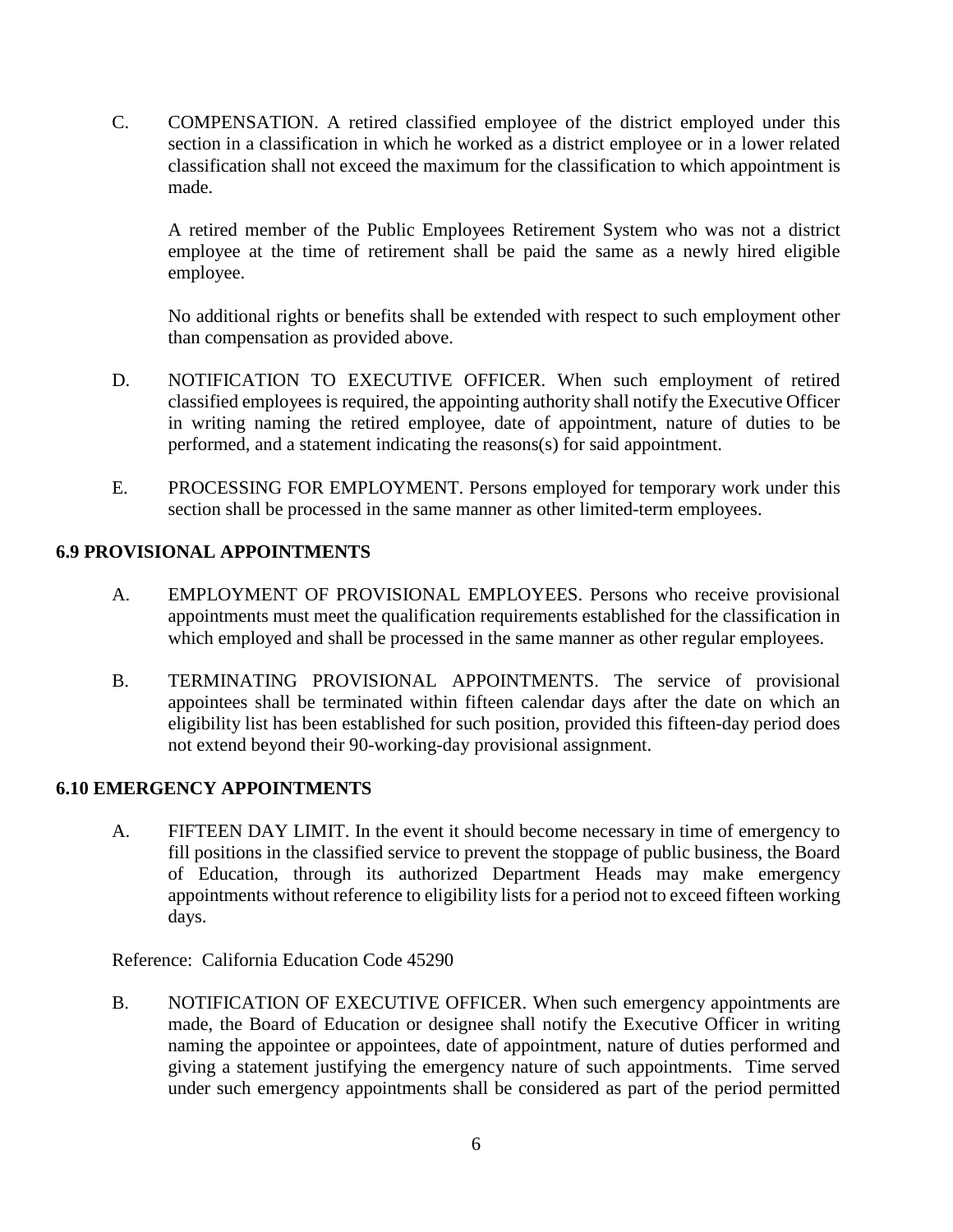under the Education Code for provisional appointments. No salary claim beyond the fifteen day emergency shall be paid for services performed under the emergency appointment until such claim shall have been approved by the Commission.

## **6.11 SUMMER EMPLOYMENT AND INTERSESSION ASSIGNMENT**

- A. APPOINTMENTS. Vacancies due to summer vacation, intersession, or recess and other short-term summer or intersession positions shall be filled, so far as practicable by those regularly employed, but on a less than 12-month basis, provided:
	- 1. Applicants must meet the qualifications requirements established for the class to which appointment is to be made and be available for assignment during the summer recess and/or intersession recess(es) as specified on the application.
	- 2. Appointments shall be made from appropriate special lists of those eligible employees who make specific application each year by the third Friday in March, unless this date falls during spring recess, in which case the deadline will be the second Friday in March.
	- 3. In the case of appointment to a class in which the employee is regularly assigned, the order of appointment shall be on the basis of seniority in that class. In the case of appointments in other classes, the order of appointment shall be on the basis of seniority in the district. Permanent employees trained in a specific type of task within a classification in past years may be reemployed for identical service, regardless of their places on summer employment eligibility lists.
- B. YEAR DEFINED. Full year, for the purpose of this rule, shall be defined as the lapse of a calendar year during which the employee has continuous status as a permanent employee, regardless of the number of days actually worked.
- C. SUMMER EMPLOYMENT ELIGIBILITY LISTS. No person whose last fully resolved service rating is less than satisfactory shall be placed on the list for summer/intersession employment. However, if summer assignments continue to remain vacant after all other applicants have been assigned summer employment, employees who have completed their Improvement Plan and Strategy for Assistance shall be eligible.
- D. PHYSICAL EXAMINATION. Applicants for positions involving manual labor may be required to submit to qualifying tests based on the requirements of the positions.
- E. MINIMUM ASSIGNMENTS. Appointments to one or more positions in which the combined service equals a minimum of ten working days satisfies the claim of any eligible person whose name has been reached for appointment.
- F. COMPENSATION. A regular employee with less than a 12-month assignment who is employed pursuant to this section shall be compensated as follows: